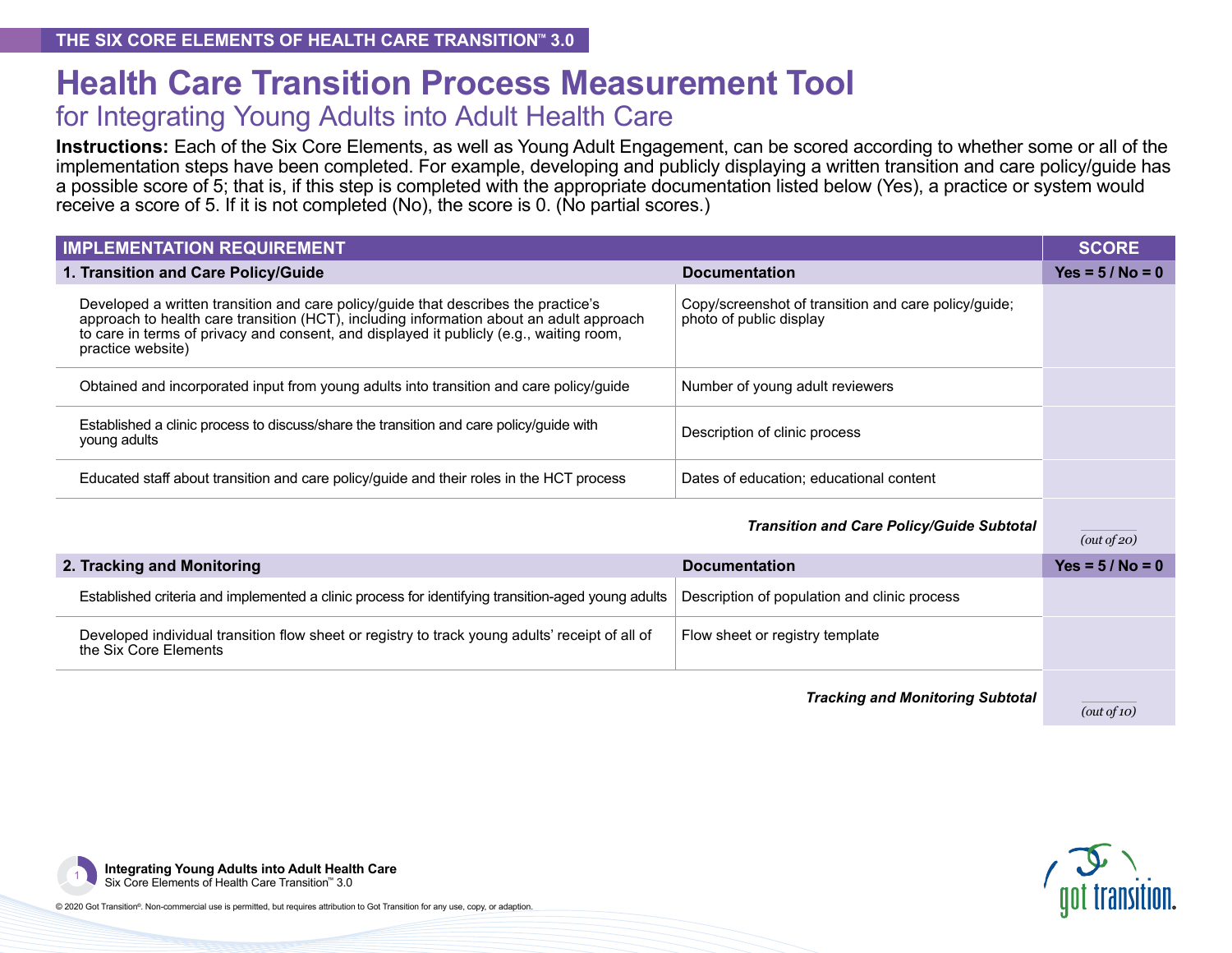## **Health Care Transition Process Measurement Tool** *(Continued)*

| <b>IMPLEMENTATION REQUIREMENT</b>                                                                                                                                                                                                                                                                         |                                                                          | <b>SCORE</b>       |
|-----------------------------------------------------------------------------------------------------------------------------------------------------------------------------------------------------------------------------------------------------------------------------------------------------------|--------------------------------------------------------------------------|--------------------|
| 3. Orientation to Adult Practice                                                                                                                                                                                                                                                                          | <b>Documentation</b>                                                     | $Yes = 5 / No = 0$ |
| Developed welcome materials (e.g., letter, FAQs, transition and care policy/guide) with<br>input from young adults                                                                                                                                                                                        | Copy/screenshot of welcome materials; number of<br>young adult reviewers |                    |
| Established a clinic process to welcome new young adults coming into the practice and<br>provide welcome materials                                                                                                                                                                                        | Description of clinic process                                            |                    |
| Identified clinicians in practice who are interested and available to care for young adults                                                                                                                                                                                                               | List of adult clinicians                                                 |                    |
|                                                                                                                                                                                                                                                                                                           | <b>Orientation to Adult Practice Subtotal</b>                            | (out of 15)        |
| 4. Integration into Adult Practice                                                                                                                                                                                                                                                                        | <b>Documentation</b>                                                     | $Yes = 5 / No = 0$ |
| Established a clinic process to ensure receipt of and review transfer package (introduction<br>letter, plan of care with goals and action steps, latest readiness assessment, medical<br>summary and emergency care plan, and if needed, legal documents) from pediatric<br>clinicians before first visit | Description of clinic process                                            |                    |
| Established a clinic process for practice staff to communicate with pediatric clinician about<br>pending transfer of care and confirm the pediatric clinician's responsibility for care until<br>young adults are seen in the adult practice                                                              | Description of clinic process                                            |                    |
| Established a clinic process to contact young adults prior to their visit (e.g., text, email, call)                                                                                                                                                                                                       | Description of clinic process; copy of text/email                        |                    |
|                                                                                                                                                                                                                                                                                                           | <b>Integration into Adult Practice Subtotal</b>                          | (out of 15)        |
| <b>5. Initial Visits</b>                                                                                                                                                                                                                                                                                  | <b>Documentation</b>                                                     | $Yes = 5 / No = 0$ |
| Adopted a standardized self-care skills assessment for use with young adults                                                                                                                                                                                                                              | Copy/screenshot of self-care skills assessment                           |                    |
| Established a clinic process for assessing self-care skills (i.e., a clear process for how the<br>self-care skills assessment is given to young adults) and incorporating results into young<br>adults' medical record or plan of care                                                                    | Description of clinic process; plan of care template                     |                    |
| Created an educational process around self-care needs (e.g., discussion, pamphlets,<br>educational groups)                                                                                                                                                                                                | Description of educational process; educational<br>materials             |                    |
| Developed templates for medical summary and emergency care plan and plan of care<br>(including transition readiness assessment findings, goals, and action steps) that are<br>accessible to young adults                                                                                                  | Medical summary and emergency care plan and plan of<br>care templates    |                    |
| Developed content for first visit (e.g., review aspects of adult health care, discuss young<br>adult's concerns about changes from pediatric care) with input from young adults                                                                                                                           | Description of content; number of young adult reviewers                  |                    |
|                                                                                                                                                                                                                                                                                                           |                                                                          |                    |

*Initial Visits Subtotal*



*(out of 25)*

**Integrating Young Adults into Adult Health Care**  Six Core Elements of Health Care Transition™ 3.0 <sup>2</sup>

© 2020 Got Transition®. Non-commercial use is permitted, but requires attribution to Got Transition for any use, copy, or adaption.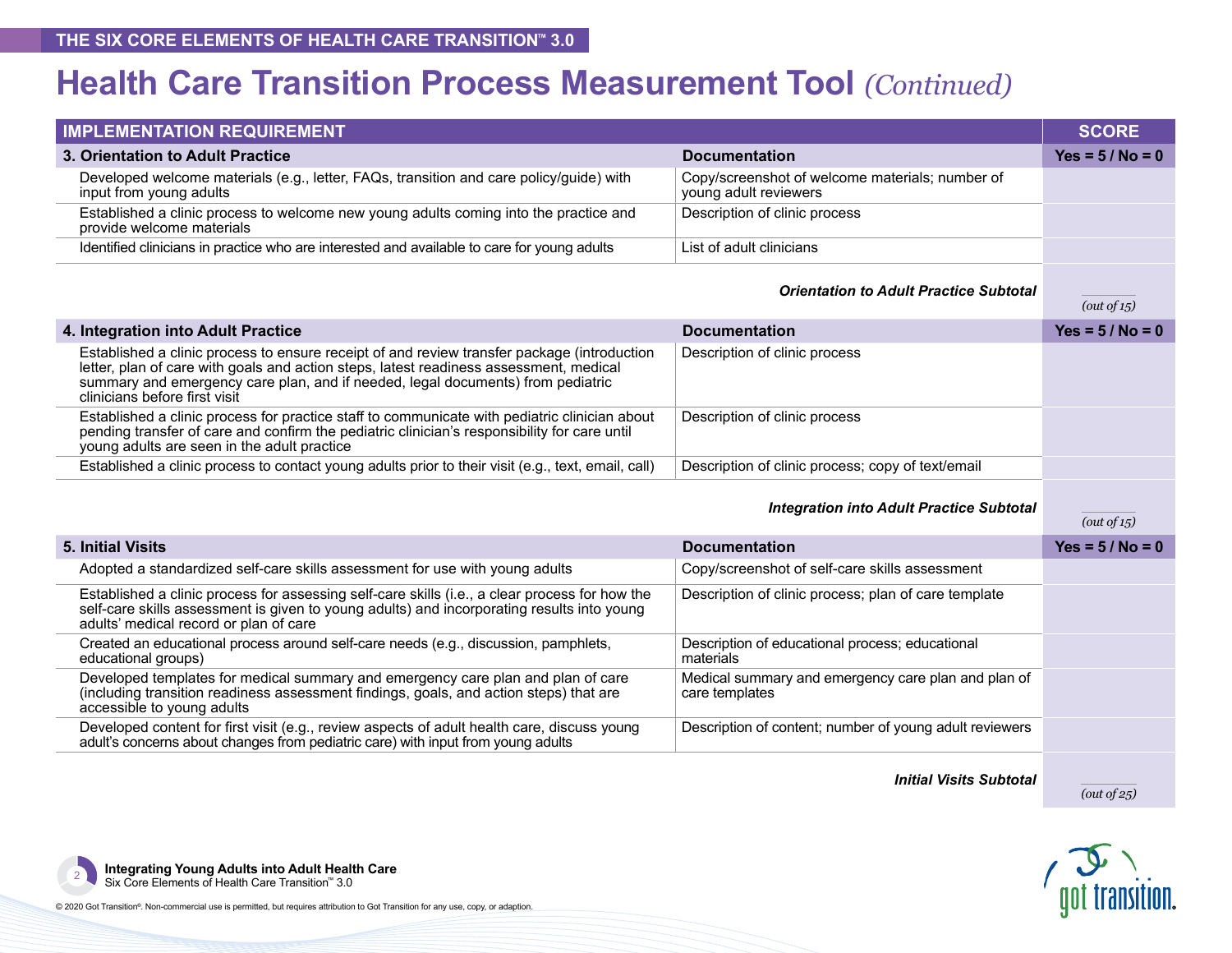### **Health Care Transition Process Measurement Tool** *(Continued)*

| <b>IMPLEMENTATION REQUIREMENT</b>                                                                                                                                                                 |                                                  |                    |  |  |
|---------------------------------------------------------------------------------------------------------------------------------------------------------------------------------------------------|--------------------------------------------------|--------------------|--|--|
| 6. Ongoing Care                                                                                                                                                                                   | <b>Documentation</b>                             | $Yes = 5 / No = 0$ |  |  |
| Established a clinic process for practice staff to communicate with and/or seek<br>consultation assistance from referring clinicians after transfer                                               | Description of clinic process                    |                    |  |  |
| Established a clinic process to assist new young adults in identifying and connecting<br>with other adult clinicians (e.g., primary care, specialists, behavioral health, reproductive<br>health) | Description of clinic process                    |                    |  |  |
| Established clinic process to systematically obtain feedback from young adults about the<br>HCT supports received                                                                                 | Copy/screenshot of survey or interview questions |                    |  |  |
|                                                                                                                                                                                                   |                                                  |                    |  |  |
| <b>Ongoing Care Subtotal</b>                                                                                                                                                                      |                                                  |                    |  |  |
|                                                                                                                                                                                                   | <b>TOTAL IMPLEMENTATION SCORE</b>                | (out of 100)       |  |  |

| <b>YOUNG ADULT ENGAGEMENT</b>                                                                          |                    |  |
|--------------------------------------------------------------------------------------------------------|--------------------|--|
|                                                                                                        | $Yes = 5 / No = 0$ |  |
| Involved young adults in the implementation of staff education on young adult care                     |                    |  |
| Included young adults as active members of the advisory council or transition quality improvement team |                    |  |
| <b>TOTAL YOUNG ADULT ENGAGEMENT SCORE</b>                                                              | (out of 10)        |  |



**Integrating Young Adults into Adult Health Care**<br>Six Core Elements of Health Care Transition™ 3.0

© 2020 Got Transition®. Non-commercial use is permitted, but requires attribution to Got Transition for any use, copy, or adaption.